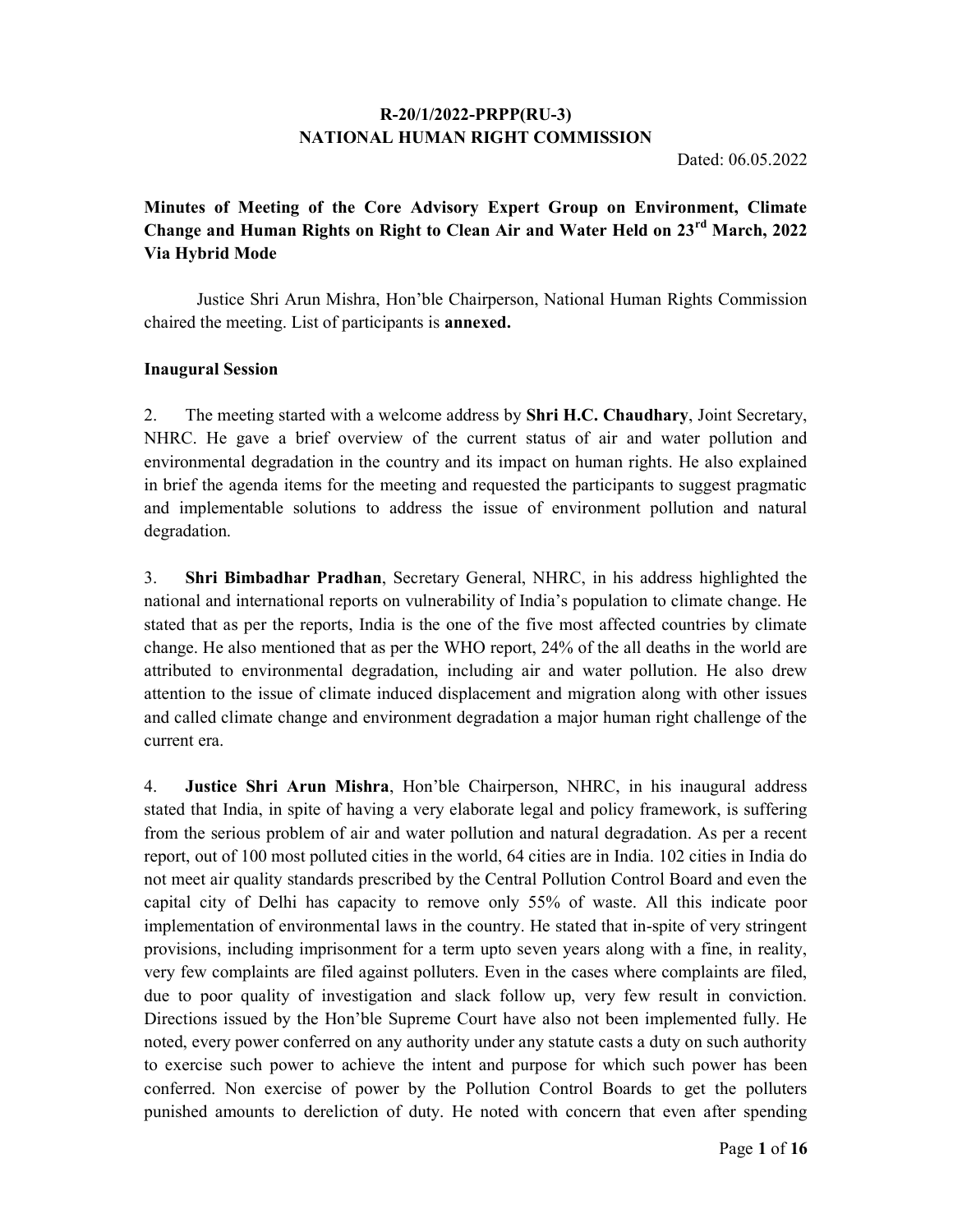crores of rupees, it has not been possible to clean river Ganga. He stated that time has come to take urgent measures to identify and plug gaps and loopholes in implementation of environmental laws and policies and to closely supervise and monitor working of the Pollution Control Boards as they have apparently failed to perform their assigned functions. He emphasized the need to make working of Pollution Control Boards more transparent and also to ensure that information and data relating to pollution and environment degradation are readily available to all citizens to keep a check on the polluters.

5. After the Inaugural Session, discussions were held in four Technical Sessions. A brief summary of discussion held in each of these sessions is given below.

# Technical Session 1: Gaps in Implementation and Monitoring of Laws, Judgments and Schemes/Initiatives Concerning Environment, Climate Change and Human Rights

6. Shri Neelesh Kumar Sah, Joint Secretary, Ministry of Environment Forest and Climate Change initiated the discussion by emphasizing that both climate change and human rights are international issues that require international cooperation. It is important to establish a linkage between the two issues to be able to act upon it. As climate change knowledge expanded, it was defined as an anthropogenically caused global problem by fossil fuel burning and elevated levels of greenhouse gases emission in the atmosphere. The global outlook was reflected in the first assessment of the global IPCC (Intergovernmental Panel on Climate Change) in 1991, which manifested the United Nations Framework Convention on Climate Change (UNFCCC) with the objective of stabilization of greenhouse gases in the atmosphere at a level to prevent dangerous levels of such gases in the climate system. Combating issues that pertain to and arises from climate change is a global responsibility and are deliberated within the UNFCCC, Kyoto Protocol and Paris Agreement Framework. He also mentioned that UNFCCC does not include human rights in the context of climate action. Under the Paris Agreement, human rights have been identified in context of acknowledging that climate change is a common concern of humankind and that when taking action at climate change, respective obligations of human rights must be considered and respected. He stated that the current climate regime is governed by the Paris Agreement and it is based on the voluntary commitments by parties as their nationally credible contributions and establishes a set of procedural commitments on the parties which are : Commit to prepare, communicate and maintain successive NDCs (Nationally Determined Contributions), pursue domestic mitigation measures aimed at achieving the NDCs and regularly focus on implementing the NDCs. India's NDCs have 8 goals, including 3 quantitative goals, that is, reduction in the emission intensity of the GDP by 33-35% by 2030 from 2005 level, achieve about 40 % of cumulative electric power installed capacity from non-fossil fuel based energy sources by 2030 and having an additional carbon sink of 2.5-3 billion tonnes of carbon dioxide by 2030.

7. He also highlighted the achievements of the India by stating that India has achieved 24% reduction in emission intensity, which is clearly seen as a consistent increase in the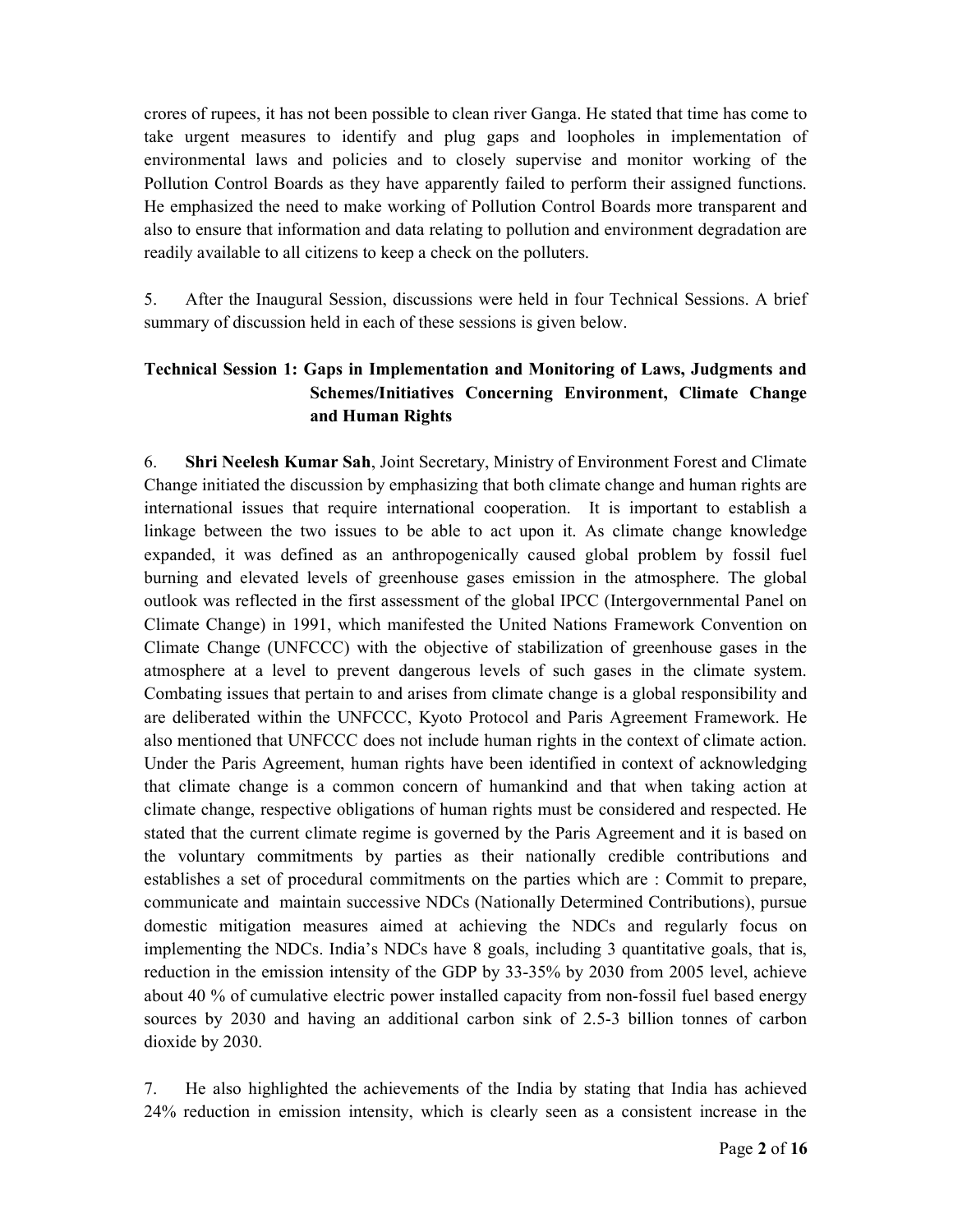GDP. We have been able to establish a decoupling of development with the emissions. As far as cumulative electric power installed capacity is concerned, as per the latest reports, we have achieved 40% of the cumulative electric power installed capacity from non-fossil fuel based sources by now. He stated that the cornerstone of the discourse on climate change is Equity and Common But Differentiated Responsibility (CBDR) and respective capabilities, which are part of the Paris Agreement and have origins in the framework convention.

8. According to the Paris Agreement, the developed countries are required to take lead in climate action, in terms of mitigation, adaptation and means of experimentation and support towards finance, technology development and capacity building. Office of High Commission for Human Rights (OHCHR) report, 2009, acknowledged that physical impacts of global warming cannot easily be classified as human rights violation. Within our country, the National Action Plan on climate change is the guiding strategy for NDCs. There are 9 missions under the NAP for climate change, spanning across various sectors of the economy. To support this, all the States also have State Action Plan of climate change, guided by Prime Minister Council on Climate Change.

9. Dr. Prashant Gargava, Member Secretary, Central Pollution Control Board (CPCB), begin with tendering his apology for not attending the meeting in person. He briefed the august gathering about the vast mandate of the CPCB, constituted under the Water (Prevention and Control of Pollution) Act, 1974. The Act prescribes various functions for the CPCB at the apex level and State Pollution Control Boards at the state level. The main functions of the CPCB are to advise the Central Government on any matter concerning the improvement of the quality of the air and the prevention, control and abatement of air and water pollution; to plan and cause to be executed a nation-wide programme for the prevention, control and abatement of air and water pollution; to provide technical assistance and guidance to the State Pollution Control Boards; to carry out and sponsor investigations and research related to prevention, control and abatement of air pollution, and to collect, compile and publish technical and statistical data related to air pollution; and to lay down and annual standards for the quality of air.

10. While giving an overview on the challenges faced by the CPCB and the progress that has been made so far, Dr. Gargava, informed the Core Group Members about the activities and projects currently carried out by the CPCB to improve the air and water quality in the country. Its National Air and Water Quality Monitoring Network provide environmental quality data, which are vital for formulating policies and guiding actions. He further informed that besides setting up of ambient air quality standards, water quality criteria and sector specific effluent  $\&$  emission standards, numerous technical documents and guiding manuals have been developed. Advance technologies and IT tools are being put to use for constant improvement in our efforts. Many e-portals and social media platforms are used for quick sharing of information. Real-time air quality monitoring and dissemination of Air Quality Index (AQI) is being done for more than 80 cities. Seventeen highly polluting industrial sectors and grossly polluting industries along the river Ganga have installed continuous emission and effluent monitoring systems, aimed to facilitate self-regulation among industries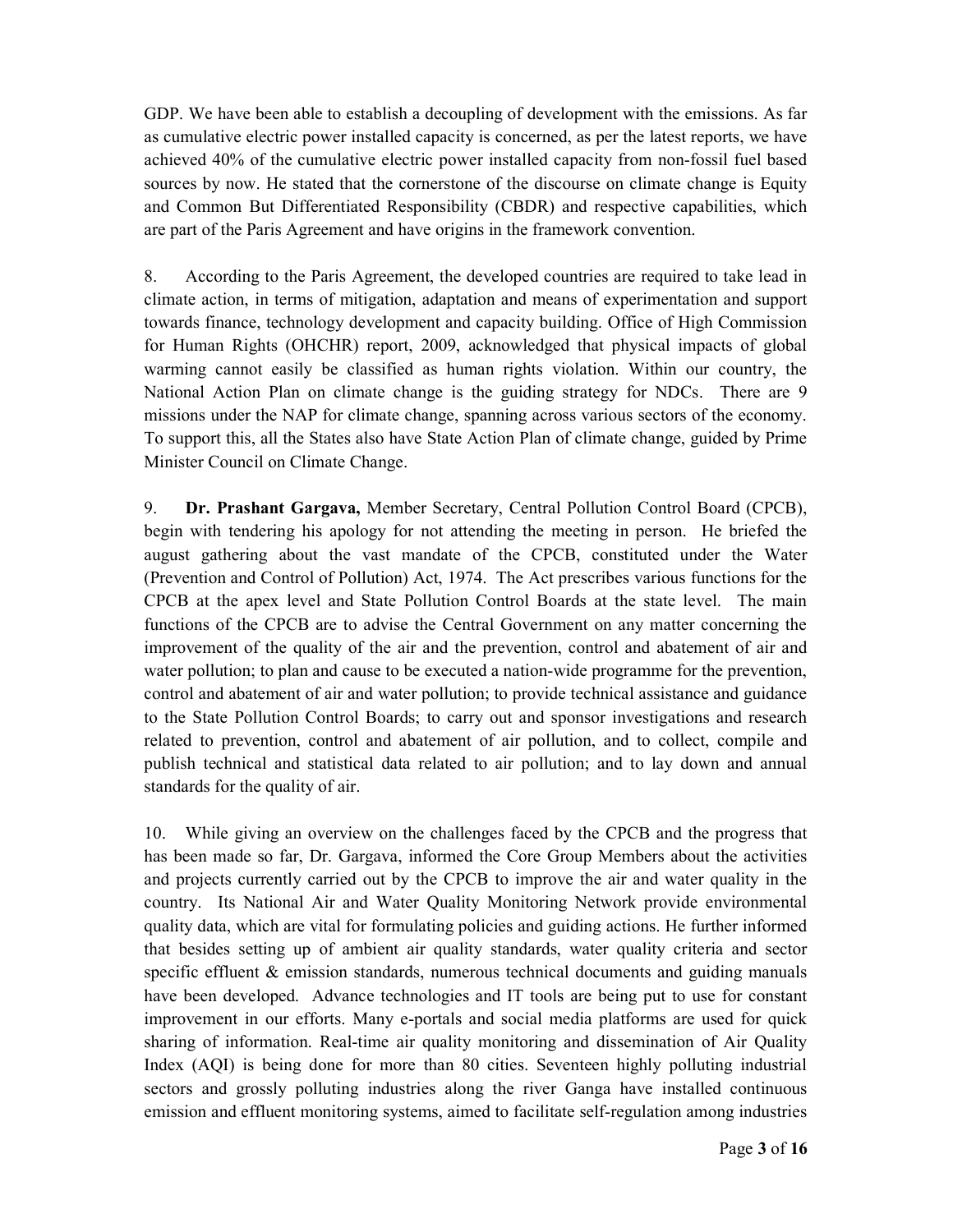and strengthen surveillance by pollution control boards. Zero liquid discharge through recycling and reuse of treated effluent wherever feasible, co-processing of hazardous waste, recovery and reuse of materials from waste are being promoted for resource conservation and pollution prevention. Even after these efforts, gaps and challenges remain. The growing population, rapid urbanization, depleting natural resources, multiplicity and complexity of polluting sources and inadequate public awareness & participation are some of the factors that make it even more challenging. Dr. Gargava further informed that a large number of towns and cities with unacceptable levels of air pollution, more than 350 polluted river stretches, and management of municipal solid waste, biomedical waste, e-waste & hazardous chemical waste are some of the areas that require sustained efforts from all the stakeholders. Concluding his presentation, Dr. Gargava said that citizen's active involvement is extremely important for this endeavor, and CPCB look forward to support of all concerned.

11. Dr. M. C. Mehta, Founder of the M.C. Mehta Environmental Foundation, at the first instance, applauded the Commission for taking up this issue of grave importance. He shared a glimpse of his professional journey with the Core Group Members. Dr. Mehta filed a Public Interest Litigation (PIL) at India's Supreme Court against 89 defendants, in an incident of fire in the National River, Ganga at Haridwar. The existence of a hazardous inflammable chemical layer over the waters was determined to be the cause of the fire. The Court had considered the matter to be of paramount importance, but the case's enormous magnitude, i.e., the length of the river, proved to be problematic. Dr. Mehta quoted another petition under Article 32 of the Constitution of India - in public interest –that was filed by S. Jagannathan, Chairman, Gram Swaraj Movement, a voluntary organization working for the upliftment of the weaker sections of society. The petitioner has sought the enforcement of Coastal Zone Regulation Notification dated February 19, 1991 issued by the Government of India, stoppage of intensive and semiintensive type of prawn farming in the ecologically fragile coastal areas, prohibition from using the waste lands/wet lands for Prawn farming and the constitution of a National Coastal Management Authority to safeguard the marine life and coastal areas. Dr. Mehta was astonished to know that the effluents from aquaculture farms are discharged directly/indirectly into the coastal waters practically without any treatment. For disposal of solid waste, on the other hand, open dumping and land filling is a common practice. Concluding his remarks, Dr. Mehta stressed upon the need for the continued and concerted efforts if at all we want to give clean air and water to the next generation.

## Technical Session 2: Best Practices in Environment Management in India and Abroad and Replication Thereof

12. Smt. Padma S. Rao, Chief Scientist and Head, EAPI Division, CSIR-NEERI, Nagpur, is working as senior scientist for the last 20 years in Air pollution control Division. Having extensive on-field experience, well versed with the persisting issues and challenges, creditable expertise in designing and implementation of air pollution control system, Smt. Padma Rao stressed upon controlling the sources of air pollution, e.g., the toxic raw materials used in various industries need to be identified right at the stage of issuing licenses to such industries, so that the labour could be saved from exposure to the toxins. At the same time, how the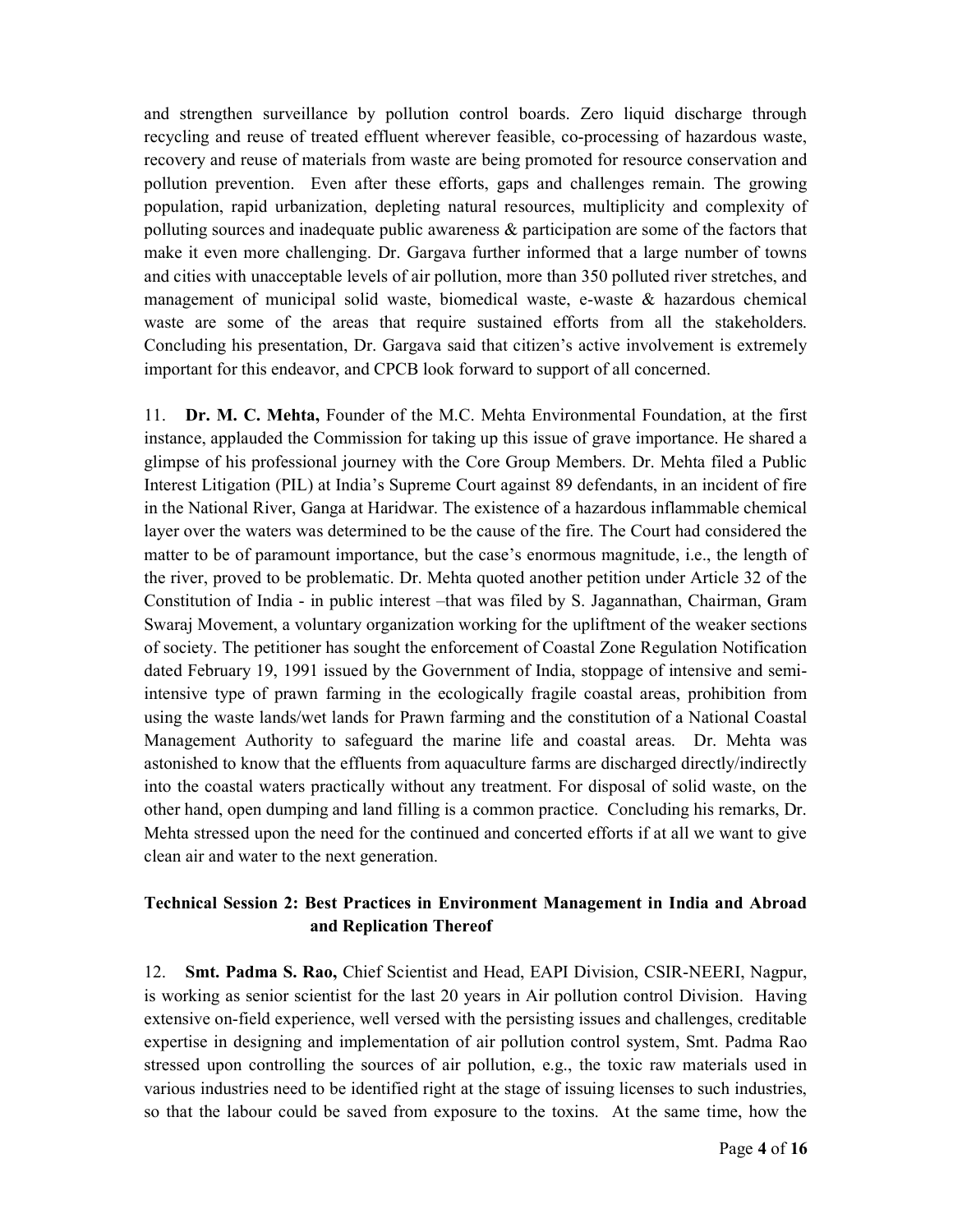industries are planning to dispose off the industrial waste, penalty for non-adherence, etc., need to be seen by the concerned regulatory authorities.

13. Talking about the current environmental challenges, she informed that water, land and air contamination associated with growth are increasing exponentially. The share of the most polluting sectors in India's exports has increased dramatically during the last decade. In addition to the contribution of increased economic activity, coastal development and livelihoods are under stress due to higher incidences of severe weather events. She alerted that by mid-century, the mean annual temperature in India is projected to increase by 1.1º C to 2.3º C. These trends indicate the need for greater investment in environmental management and subsequent implementation.

14. While discussing the best environmental practices, Smt. Rao said that there is no dearth of worth replicating best practices as across the globe many innovative strategies are being implemented to deal with environment degradation. The issue is how to replicate them in our country. The strategy that worked successfully in one geographical region may not give same results in other regions, if not improvised as per the geographical situation of the concerned region. We actually need an '*Aatmanirbar'* concept for drafting our own strategies area wise, rather than blindly replicating the foreign strategies on Indian soil.

15. Smt Rao appreciated the U.S. Environmental Solutions Toolkit, which is a user-friendly database highlighting scientific analysis, regulatory structures, and some examples of U.S. companies offering relevant solutions.

16. Citing the Victoria's latest solar panel system built to reduce  $CO<sub>2</sub>$  footprints and generate enough energy, Smt. Rao applauded the steps taken by the Government of India in solar energy by creating the policy conditions for solar technology diffusion across the country as quickly as possible. The National Solar Mission targets installing 100 GW gridconnected solar power plants by the year 2022.

17. She further shared the innovative strategies designed and developed by the CSIR-NEERI, like Bio Mining and Bio Capping of 37 Acres of MSW dump by clearing 7.5 tons of legacy waste in Bhopal, which actually helped in reduction in air and water pollution; green fire crackers, green crematoria, improved challah, to name a few.

18. Concluding her presentation, Smt. Rao called for increased participation of citizens towards arresting the polluting agents and improving the quality of air, water and land. Until the citizens change their mindset and adopt eco-friendly approach in their day-to-day lifestyle, situation will remain grim.

19. Prof. N. H. Ravindranath, Indian Institute of Science, Bengaluru, continued the session with his presentation on Best practices of Environment Management in India and Abroad. Talking about the environment management, Prof. Ravindranath said that environmental degradation and climate change is a "Human Rights" issue, and it could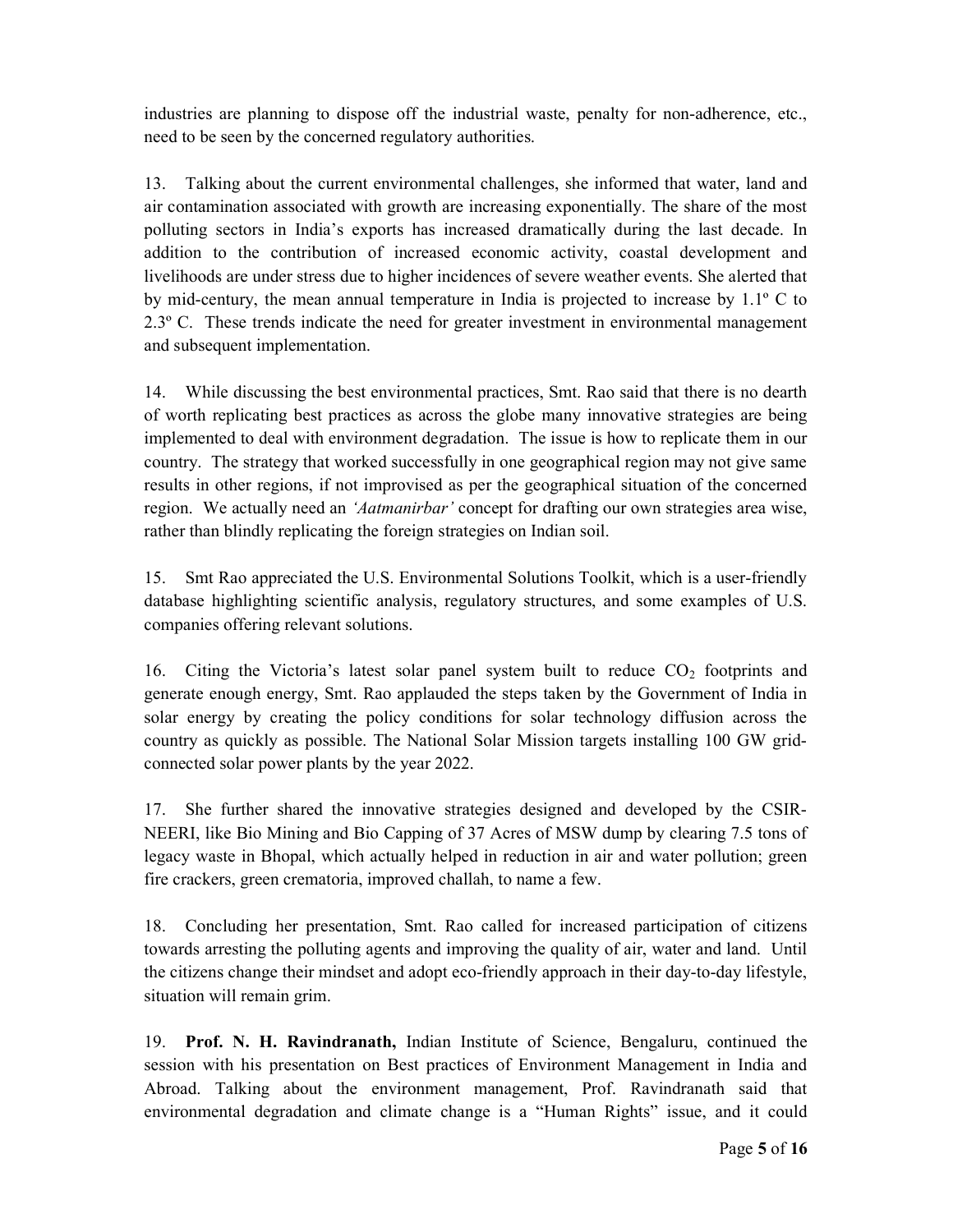deprive safe living conditions to communities (air pollution, heat stress, flooding, coastal erosion, etc.), deprive access to clean drinking water, food security, livelihoods; expose communities to diseases, etc. Climate change can accentuate environmental degradation; land, water, biodiversity, etc. He opined that the goal of environment management should be to protect communities and nature from "Harm, Damage and Loss", from climate change and environmental degradation. By protecting the environment (air, water, forests, oceans, etc.) and mitigating the climate change, we can protect humans and provide healthy living conditions and ensure access to clean water and air, food and nutrition, health, etc. He pointed out that the need of the hour is to conserve natural resources and biodiversity, restoration of degraded resources, reduce waste and pollution, pollution abatement, reduction of GHG emissions, building resilience to climate change, replication of best practices and bringing them to region specific to make impact visible.

20. Prof. Ravindranath, further in his presentation, focused on clean water and climate change. Though clean water is a human rights issue for a healthy life, water pollution occurs everywhere in India in the form of salinity, fluoride, arsenic, iron, nitrates, coliform, fecal contamination, sewage, waste-water and industrial waste contamination, etc.

21. Access to adequate potable water is the first challenge in most villages, towns and cities. As ground water is the major source of drinking water in India, it is declining levels in most districts is worrisome. And, even if water supply is available, the quality of water remains a serious concern, as majority of villages lack access to clean water.

22. To take care of the degrading levels of potable water and to maintain wholesomeness of aquatic resources, the Government of India enacted the Water (Prevention and Control of Pollution) Act 1974. The Act prescribes various functions for the Central Pollution Control Board (CPCB) at the apex level and State Pollution Control Boards at the State level. These Boards have from time to time issued guidelines to ensure protection and management of water bodies. He further discussed the Karnataka Water Policy-2019, which is yet to be implemented in the State. To ensure long-term "water security" in the state for its citizens and also ensures adequate availability of water in support of various social and economic development activities of the state, the Karnataka Knowledge Commission, submitted a comprehensive report along with the draft Policy to the Government of Karnataka for its implementation. The report has recommended a complete overhaul, including passing an overarching water framework law to enshrine the goals of water governance, a revamped groundwater act and irrigation act nested within a law for setting up water regulatory authorities at state, basin and sub-basin level, reshaping water-related agencies to increase citizen voice, transparency and accountability in the governance of the pollution board, the water boards, and city water management as well as radical changes in the staffing and administrative structure of these agencies. This has to be coupled with a new mission for water data collection, analysis, research, dissemination and outreach that provides information at all levels of this nested water governance and to the public, so as to stimulate efficient, sustainable and equitable water management in the state.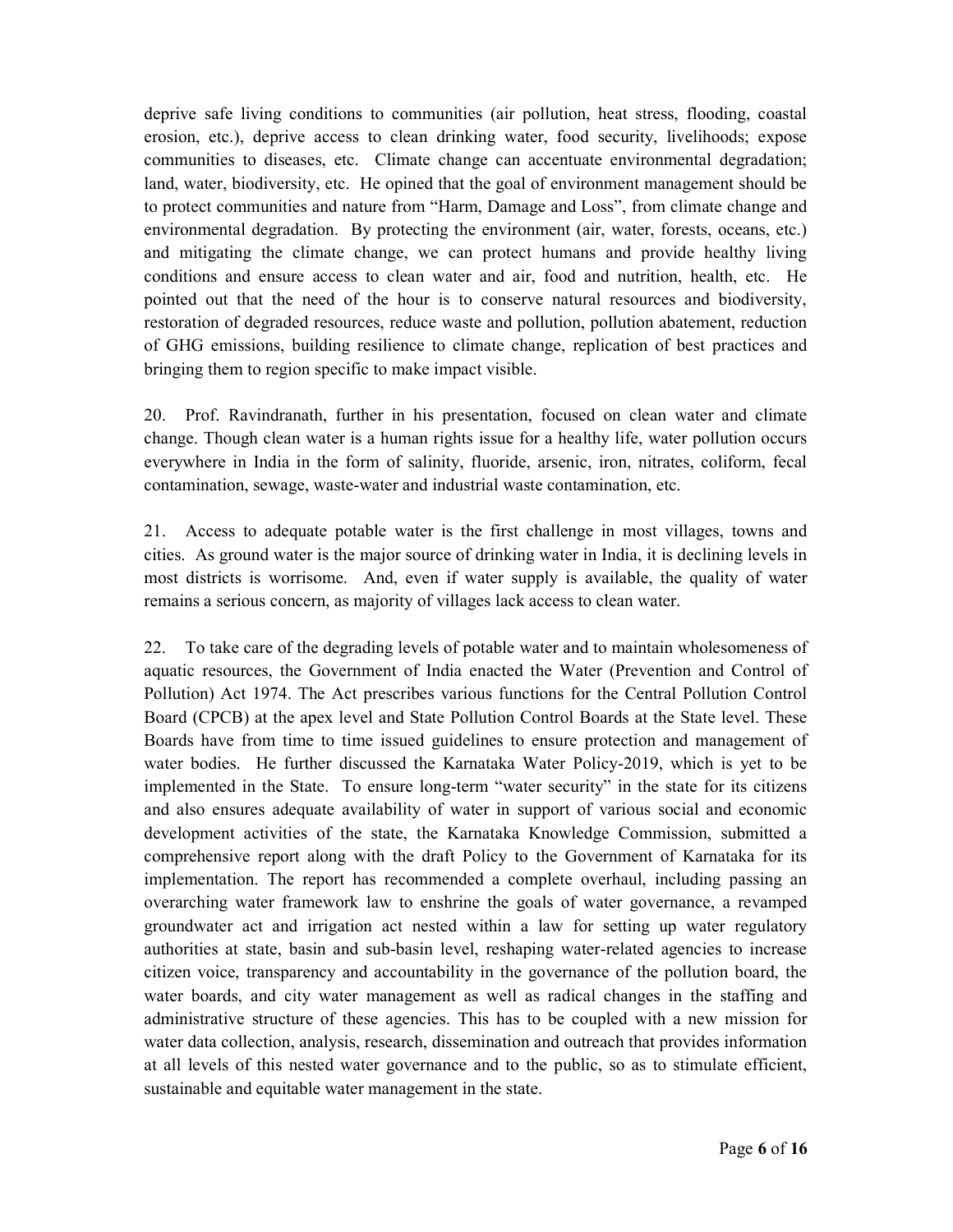23. Apart from this worth replicating Policy, Prof. Ravindranath discussed the water quality issue in United Kingdom and its Environment Act of 2021. The Environment Act 2021 heralds wide-ranging reforms which will hopefully result in more environmentally positive outcomes. He further added that UK water quality standards are set in accordance with the Water Framework Directive and other EU water directives.

24. Coming to the subject of climate change, Prof. Ravindranath, opined that climate is changing at an unprecedented rate, resulting in adversely impacting every aspect of nature and human society, leading to floods, droughts, heat waves, cyclones, sea level rise, etc. It is also adversely impacting food production and nutrition. The health concerns like water-borne and vector-borne diseases cannot be ignored. India is one of most vulnerable countries in the world to climate change risks due to its population size exposed to climate risks. We all know, poor are most vulnerable to climate change impacts (floods, droughts, cyclones).We still do not have robust scientific assessments of impacts on food production, health, biodiversity, etc.

25. Shri Niranajan Dev Bharadwaj, Distinguished Advisor of Global foundation for Environment Advancement and Human Wellness, speaking on the theme of Best Practices in Environment Management in India and Abroad and Replication thereof, highlighted a few recently released reports on the subject along with various global best practices that could be replicated in India. While referring to the latest World Air Quality Report 2021, Shri Bharadwaj, emphasized that air pollution affects those that are most vulnerable. He emphasized that human rights cannot be secured in a degraded or polluted environment. Concerned about the fact that New Delhi has been ranked the world's most polluted capital city for second consecutive year, Shri Bharadwaj quoted many domestic and international policies that proved success in controlling problems of degraded environment and climate change. He apprised the Core Group Members that every year, the northern region of India faces the grim problem of rising pollution mainly due to stubble burning in states like Haryana, Uttar Pradesh and Punjab. This fetches a thick layer of smog to cities like Delhi, which is already choking from local sources of pollution. To address the issue of stubble burning, Shri Bharadwaj, shared the success story of Chhattisgarh model, an innovative experiment that has been undertaken by the Chhattisgarh government which involves the setting up of *gauthans*. A *gauthan* is a dedicated five-acre plot, held in common by each village, where all the unused stubble or *parali* is collected through *paralidaan* (people's donations) and is converted into organic fertilizer by mixing with cow dung and a few natural enzymes. The scheme also generates employment for the rural youth. The government supports the transportation of *parali* from the farm to the nearest *gauthan* and Chhattisgarh has successfully developed 2,000 gauthans till now. Concluding his presentation, Shri. Bharadwaj stressed upon the need for creation of knowledge portal which will ensure citizen participation, promote peer learning and will put an end to scattered knowledge.

## Technical Session 3: Empowering the Local Governments and Authorities to Tackle Environmental Issues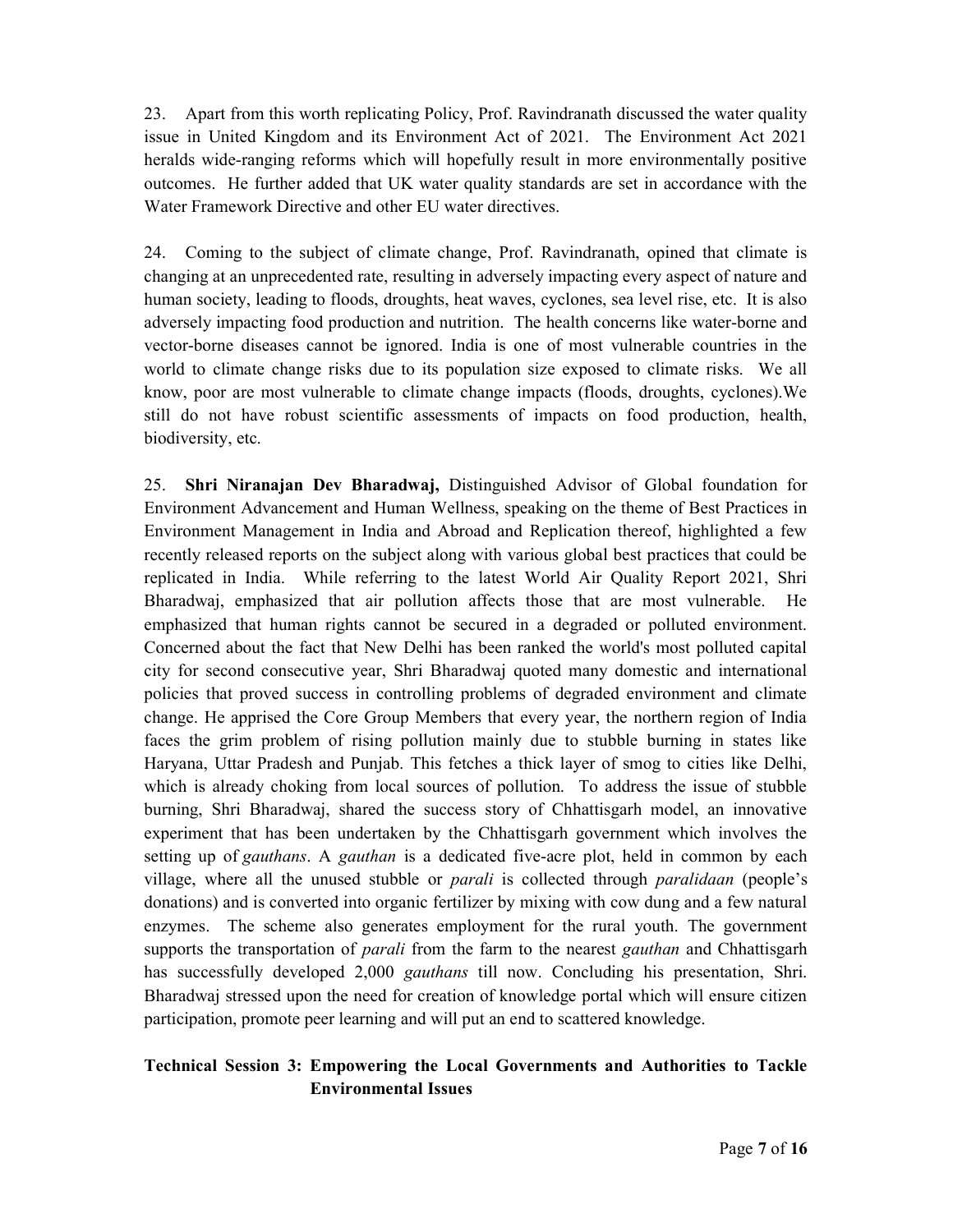26. Shri B. Rath, Technical Expert (WM), National Rainfed Area Authority, began his presentation with a brief introduction about the Authority. An insight into the rainfed regions reveals a grim picture of poverty, water scarcity, rapid depletion of ground water table and fragile ecosystems. Land degradation due to soil erosion by wind and water, low rainwater use efficiency, high population pressure, acute fodder shortage, poor livestock productivity, underinvestment in water use efficiency, lack of assured and remunerative marketing opportunities and poor infrastructure are important concerns of enabling policies. The challenge in rainfed areas, therefore, is to improve rural livelihoods through participatory watershed development with focus on integrated farming systems for enhancing income, productivity and livelihood security in a sustainable manner. A close analysis of various types of rainfed situations would reveal that soil and water conservation, watershed development and efficient water management are the key to sustainable development of rainfed areas.

27. Rainfed regions house the largest proportion of poor people in India. Further, these regions are expected to be the worst affected in the context of climate variability (e.g., natural disasters like frequent droughts, floods, etc.) and, as a result, productivity. In this context, watershed technology is seen as one of the best alternatives for improving land productivity in terms of reducing soil degradation, runoff, improved in situ soil moisture, access to irrigation, and so on, which in turn improves the resilience of the system. In the recent years, the watershed development program in India has transformed from a soil and water conservation initiative to a comprehensive rural development and livelihoods program; although soil and water conservation remains the core.

28. The major challenge of water management in rainfed areas is risk and uncertainty arising out of rainfall failures affecting large areas and huge number of people. The situation is worsening, more so with climate change. Private investments in rainfed agriculture cannot be achieved unless the risk and uncertainty is dealt with. Only the residual risk can be met by insurance. The primary risk can only be met by managing rainfall 'water' locally to meet moisture deficits and dry spells.

29. Taking the discussions further, Shri. R.R. Rashmi, Distinguished Fellow and Programme Director, Earth Science and Climate Change, TERI, made a presentation on "Empowering States & Authorities to Tackle Environmental Issues". Talking about the major environmental issues, such as pollution of air, water, surface, land; waste management; industrial pollution; degradation of forest and land; developmental projects vs environmental protection; addressing climate change, Shri Rashmi opined that all actions for development or environmental protection, we need resources. The resources will always be the backbone of any action.

30. Talking about air pollution, Shri Rashmi, said that air pollution largely is anthropogenic and this has been proved during the COVID lockdowns. To address the issue, we need to adopt clean mobility plans for electrification, fuel cells, hybrid, modal shift, for which subsidy or incentives need to be provided. Universal adoption of clean cooking fuels (LPG/CNG) in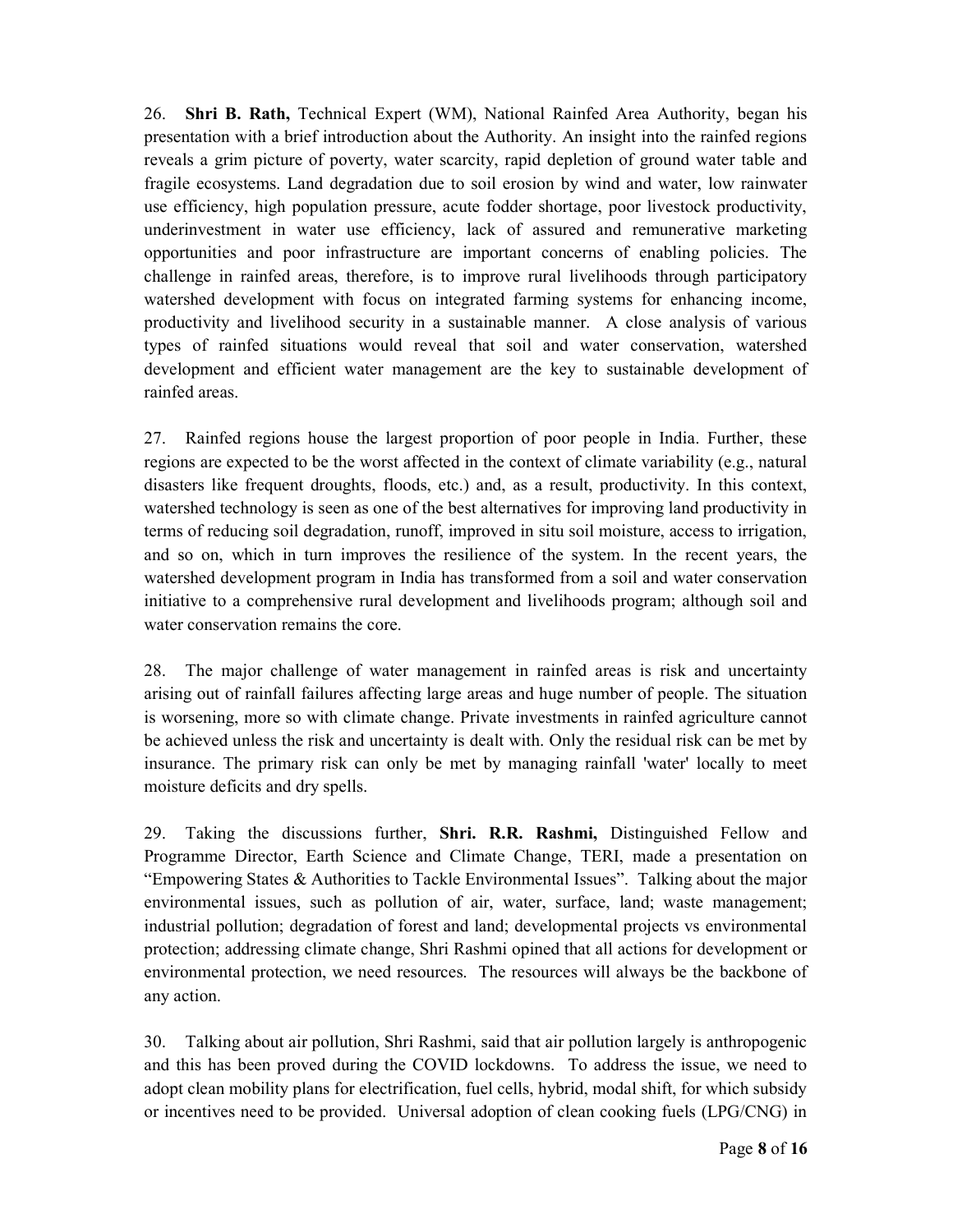rural and urban areas needs to be ensured, along with strengthening the distribution system and ensuring the affordability to use LPG/CNG. Another suggestion that Shri Rashmi gave was to use the agriculture residues for bio fuels by ensuring sustainable business model.

31. To address water pollution and stress, Shri Rashmi, called for proper monitoring of industrial effluents and emissions standards through stations, networks, labs, etc. At local level, the Municipalities to be held accountable for sewage and SWM management. The District Collector to ensure compliance with public liability insurance act and utilize environmental relief fund for the benefit of the community. At the end, Shri Rashmi felt the need to notify and implement the National Resource Efficiency Policy, which is still in the draft stage. This draft Policy aims to streamline the efficient use of these resources with minimum negative impact on environment.

32. Padma Shri Sundaram Verma, a grassroot innovator turned social worker and noted environmentalist grew over 50,000 trees in the arid Shekawati region of Rajasthan using his revolutionary water saving technique 'dryland agroforestry'. The honoured innovator today stands out not only for his innovation, but also for spotting other innovators and inspiring their journey to success. Shri. Verma spoke about his innovative technique that utilizes only one litre of water throughout the lifetime of plant and provides a best-suited solution for conserving water in the arid, semi-arid regions as well as avenues of agroforestry leading to land management, revenue generation and sustainable livelihood. Shri. Verma insisted that all farmers should maintain balance in their agricultural activities. He urged for the need to grow different kinds of crops and understanding the importance of planting trees instead of just planting them for monetary or other kinds of benefits.

33. Dr. Promode Kant, Adjunct Professor, Advanced Institute of Wildlife Conservations, Chennai & Director, Institute of Green Economy, begin his presentation with the National Clean Air Program (NCAP) - a national-level strategy for reducing the levels of air pollution at both the regional and urban scales. NCAP has a target for reduction of 20-30% of PM2.5 and PM10 concentration by 2024.

34. Dr. Kant opined that poor air quality was the fourth leading risk factor for early death worldwide in 2019. Waste and biomass burning, domestic fuel, road dust, careless construction activities, vehicular emissions are the prime contributors for alarming air pollution. Ironically, the public at large is both, the cause and victim of pollution. We need to strengthen the Village Water and Sanitation Committees/*Pani Samiti* under the Jal Jeevan Mission.

35. However, there are instances, where local people are victims and not the cause of pollution, like arsenic poisoning of ground water, for example the case of Dharmapuri District. The severity of arsenic poisoning is so grave that it went out of control of the local bodies, and the intervention of the State/Central Governments becomes inevitable.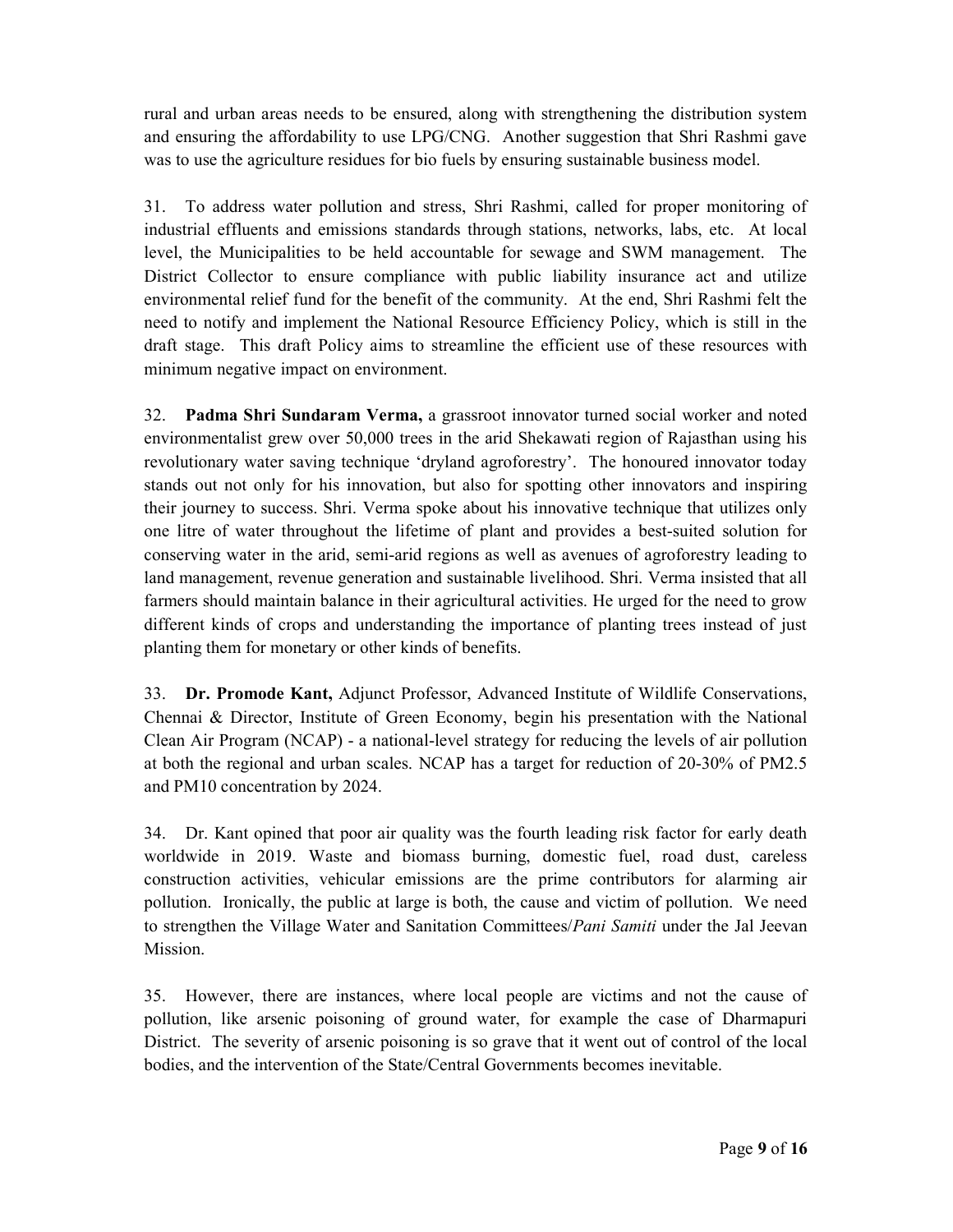36. Gradual steadfast change in the climate is paying havoc in the forests and wild life, and the situation is worsening day by day. Climate change is affecting people's lives around the world - access to water, food products, health and the environment. Some of the greatest risks to cities associated with climate change concern water. The increased frequency and intensity of weather events and natural hazards such as sea-level rise and increased precipitation can lead to floods and landslides. Longer-term impacts such as changes in rainfall patterns can affect food security, health and livelihoods. All challenge local governments to think about climate change in a proactive and cross-sectoral way that simultaneously addresses their own particular context.

37. Rising temperature is also leading to the incidents of frequent forest fires across the globe. During summer, when there is no rain for months, the forests become littered with dry senescent leaves and twinges, which could burst into flames ignited by the slightest spark. The Himalayan forests, particularly, Garhwal Himalayas have been burning regularly during the last few summers, with colossal loss of vegetation cover of that region. The forests of Western are more frequently vulnerable to forest fires as compared to those in Eastern Himalayas. This is because forests of Eastern Himalayas grow in high rain density. With large scale expansion of chirr (Pine) forests in many areas of the Himalayas the frequency and intensity of forest fires has increased. Dr. Kant, opined that the best way to control a forest fire is to prevent it from spreading, which can be done by creating firebreaks in the shape of small clearings of ditches in the forests. Satellite based remote sensing technology and GIS tools have been effective in better prevention and management of fires through creation of early warning for fire prone areas, monitoring fires on real time basis and estimation of burnt scars. He also suggested that ban on felling of trees in Himalaya at areas located above 1,000 meters above mean sea level needs reconsideration by the Supreme Court.

38. Deforestation is also affecting the wildlife, which is posing a great threat to human population. As human populations and demand for space continue to grow, people and wildlife are increasingly interacting and competing for resources, which can lead to increased human-wildlife conflict. Attacks on humans and livestock have worsened major threats to tiger conservation such as mortality, removal of individuals from the wild and negative perceptions of the animals from locals. Even non-predator conflicts are common, with cropraiding by elephants and macaques persisting in both rural and urban environments, respectively. Concluding his presentation, Dr. Kant urged the local authorities to take adequate action in this regard.

# Technical Session 4: Protecting the Population Especially Vulnerable Sections Thereof from the Impacts of Climate Change

39. Dr. R.K. Dogra, Dy. Director, ICFRE, highlighted dependency of individuals on forest to fulfill their various basic needs. He drew attention of the panelist on various supporting roles that ICFRE is playing to mitigate the impact of climate change which includes developing REDD+ strategies. He said that Climate change poses disproportionate risk and is a result of complex set of interactive conditions. Vulnerable populations are especially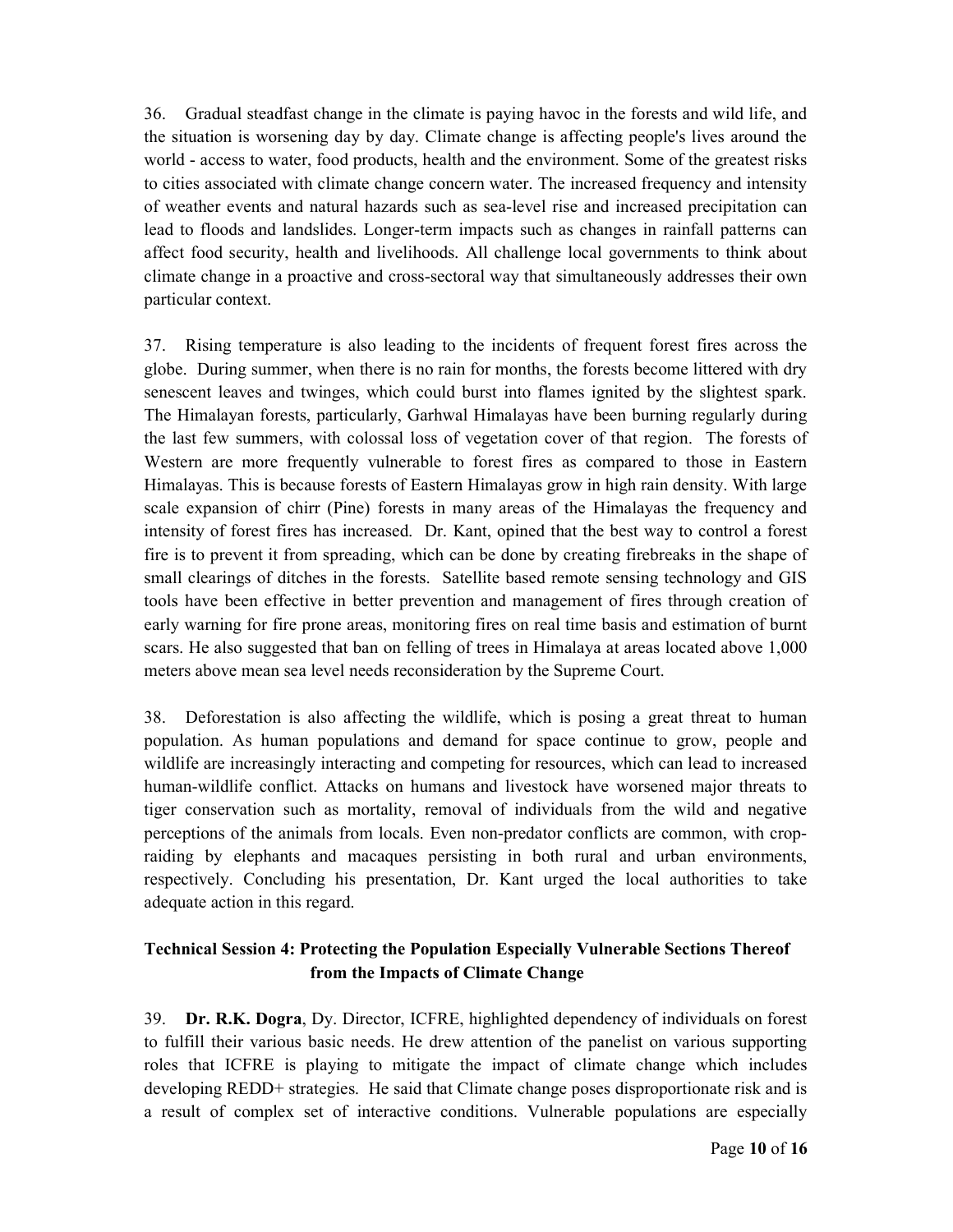affected by Climate Change. He mentioned the achievements of ICFRE, which include, National REDD+ strategy, Safeguards Information system for REDD+ for minimizing the negative impact of Climate change, State REDD+ Action Plans, assisting capacity building of State Forest Departments, Knowledge Products development on REDD+, capacity building program for training, trainings on REDD+ MRV for local communities, measurement of forest carbon stocks, development of resource manuals & brochures, Focused research and promotion of cultivation of trees outside forests.

40. Dr. Ruchi, Scientist G, Wildlife Institute of India, stated that there is a need to take a landscape approach and to create buffers around protected areas and forests. She said that there is a lack of an integrated approach to handle climate change. Wetland, waterbodies, biodiversity, they all play crucial role in climate change. She mentioned that vulnerability of people largely stem from degradation of natural resources and therefore people should play an active role in conservation and in fact the active supporters must be adequately trained and paid.

41. Ms. Patricia Mukhim, Editor, The Shillong Times, a leading Daily of Meghalaya, highlighted the deteriorating condition of environment in the state of Meghalaya due to nonimplementation of rules and guidelines. Sharing about the Operation cleanup, 2019, she said that citizens taking responsibility for behavioral change is crucial and which in turn is significant for climate change. We still have a top down approach and we don't believe in common man's wisdom. Climate change creates huge inequality in society, she said. She also highlighted the unregulated activities still undertaken in the State of Meghalaya, like mining and transportation of coal. Unregulated coal mining with no environmental norms in place has resulted in acid mine drainage into rivers and streams. Heavy deforestation continues and although the State Forest & Environment Department has banned charcoal production, trees are continued to be felled for charcoal burning.

42. Ms. Patricia Mukhim further stated that two important rivers in Meghalaya are already dead – the rivers Lunar and Lukha in Jaintia Hills, due to the effluents released by the 11 cement companies in a single district. She emphasized that there are a lot of community conservation projects running, like in the State of Nagaland and we need to bring them forward and integrate them with modern learning systems. She opined that the Government must partner with citizens' initiatives; Citizens' Monitoring Forum must be set up, which would report to NHRC so that the Commission can make precise interventions and there is a need to do a survey of climate change impacts on agriculture, fisheries, air quality which is shortening our lives. She suggested that we should immediately start with river rejuvenation and reclamation and there must be strict regulation on quarrying and sand mining that has reduced the flow of rivers. She also recommended that Climate change must be included in school curriculum.

### 43. After detailed deliberations, inter alia, the following recommendations emerged: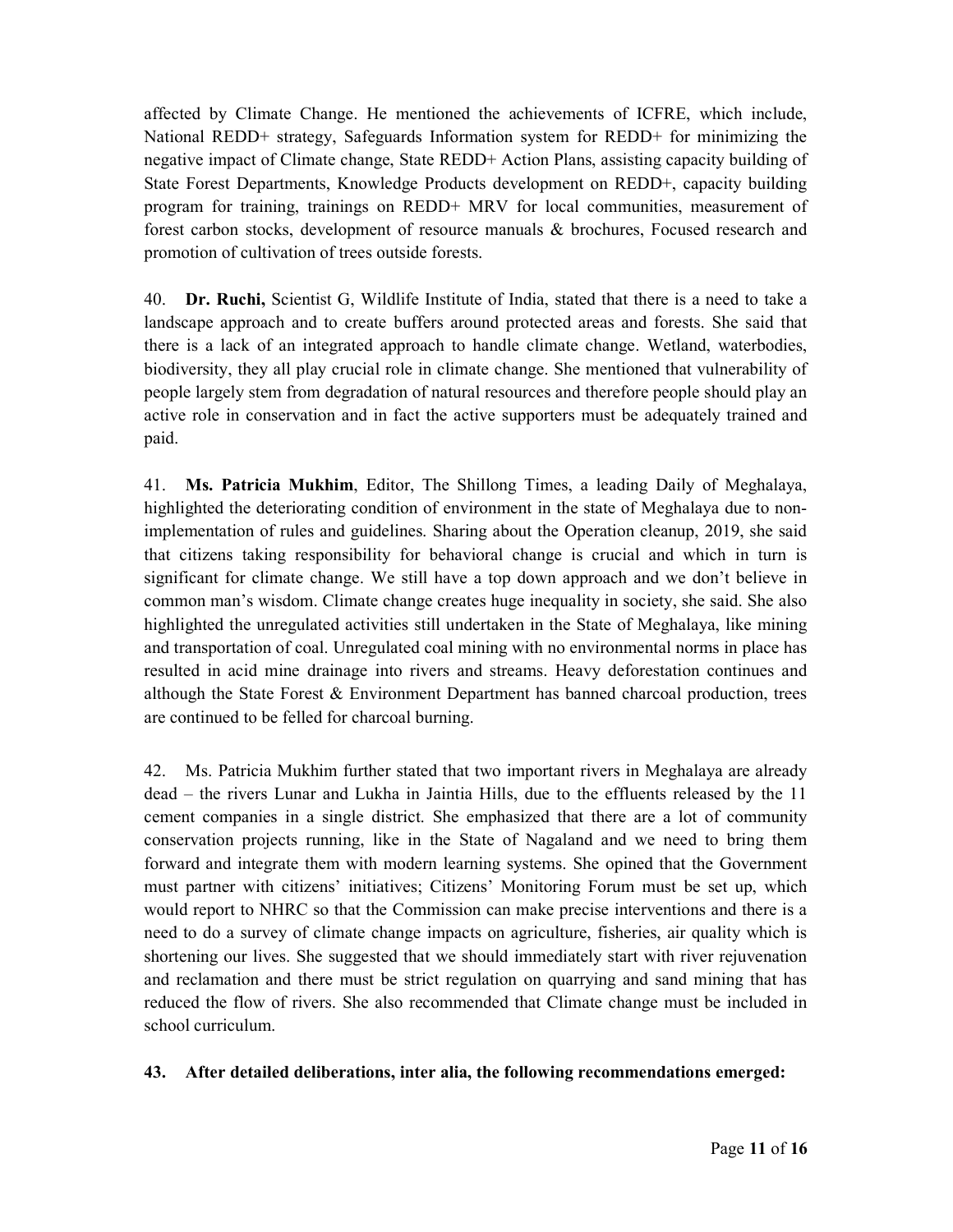43.1 The Union and State Governments should make efforts to ensure effective and expeditious punishment of polluters and violators of environmental laws. These efforts should include:

- (i) Strengthening of Pollution Control Boards (PCBs) and other regulatory authorities by:
	- (a) Appointment of persons, having adequate knowledge and past experience in implementation of environmental laws, as Chairperson, Member-Secretary and on other key positions.
	- (b) Creation of separate investigation and prosecution wings in Pollution Control Boards.
	- (c) Regular training and skill up-gradation of officials posted in the investigation and prosecution wings.
	- (d) Expansion of the existing network of monitoring stations to cover each area vulnerable to pollution and degradation in each district to detect air and water pollution and to maintain statistics.
- (ii) The Union and State Governments should ensure that in the cases where an industry/project has started establishment and/or operations without obtaining mandatory prior consent/clearance, application for grant of such consent/clearance should be considered only after complaint before the competent court under relevant provisions of the environmental laws is filed against the persons and/or authorities responsible to initiate the work.
- (iii) Union and State Governments as well as the Pollution Control Boards should endeavour to ensure public involvement at State and district levels for adherence to the prescribed environmental norms and prosecution of offenders by:
	- (a) Creating public awareness through print, electronic and social media, as to provisions of environmental laws including duties and responsibilities of the Pollution Control Boards and harmful impacts of environmental pollution/ degradation on enjoyment of basic human rights.
	- (b) Establishment of an online portal to receive information and evidence (documentary, photographic, audio, video) regarding pollution and environmental offenders and making it mandatory for the concerned Pollution Control Boards to examine each information/evidence received on the portal and to display the outcome of examination of each such information/evidence. The Union Government should endeavour to make the portal operational as early as possible.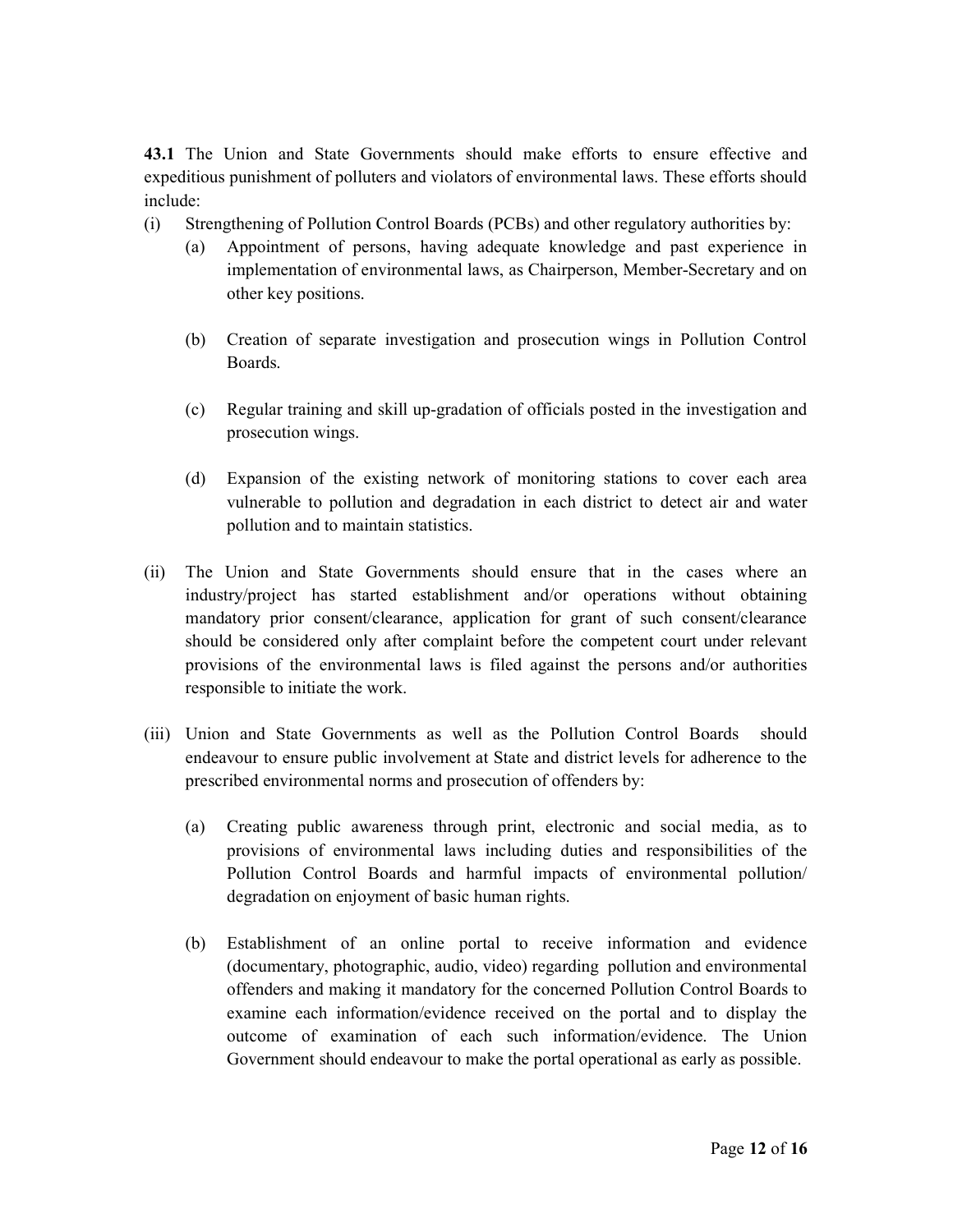- (c) Making it mandatory for the Pollution Control Boards to include in their annual reports a chapter containing details of:
	- I. Investigation of cases involving violation of environmental laws and prosecution and conviction of environmental offenders.
	- II. Information and evidence received by the Board, inter-alia on online portal, where complaints have not been filed by the Board along with reasons thereof.
- (d) Making it mandatory for the State Pollution Control Boards to place on their website, a copy of each Consent to Establish (CTE) and Consent to Operate (CTO) issued by it.
- (e) Making it mandatory for the Union Government, State Pollution Control Boards and State Environment Impact Assessment Authorities to place on their websites a copy of:
	- I. regulatory approvals accorded by them;
	- II. periodic self-monitoring reports on compliance of conditions stipulated in the regulatory approvals received from the project proponents;
	- III. reports on periodic monitoring of conditions stipulated in the regulatory approvals; and
	- IV. reports on actions taken on shortcomings noticed during monitoring.
- (f) Making it mandatory for the concerned project proponent to display at prominent places on the site and in vicinity of each industry/project a copy, both in official language of the State Pollution Control Board and local vernacular language, of Consent to Establish/Operate.
- (iv) State Governments should undertake annual performance audit of the State Pollution Control Boards by independent expert auditors to be appointed by a selection committee consisting of Chief Minister, Leader of Opposition and Chief Justice of the concerned High Court or his nominee. The Auditor should, inter-alia identify all cases where State Pollution Control Board has failed to file complaints against the polluters and environmental offenders.
- (v) The State Judicial Academies, State Legal services Authorities and District Legal Services Authorities in collaboration with the Pollution Control Boards should organize workshops, seminars and training programs on various provisions of environmental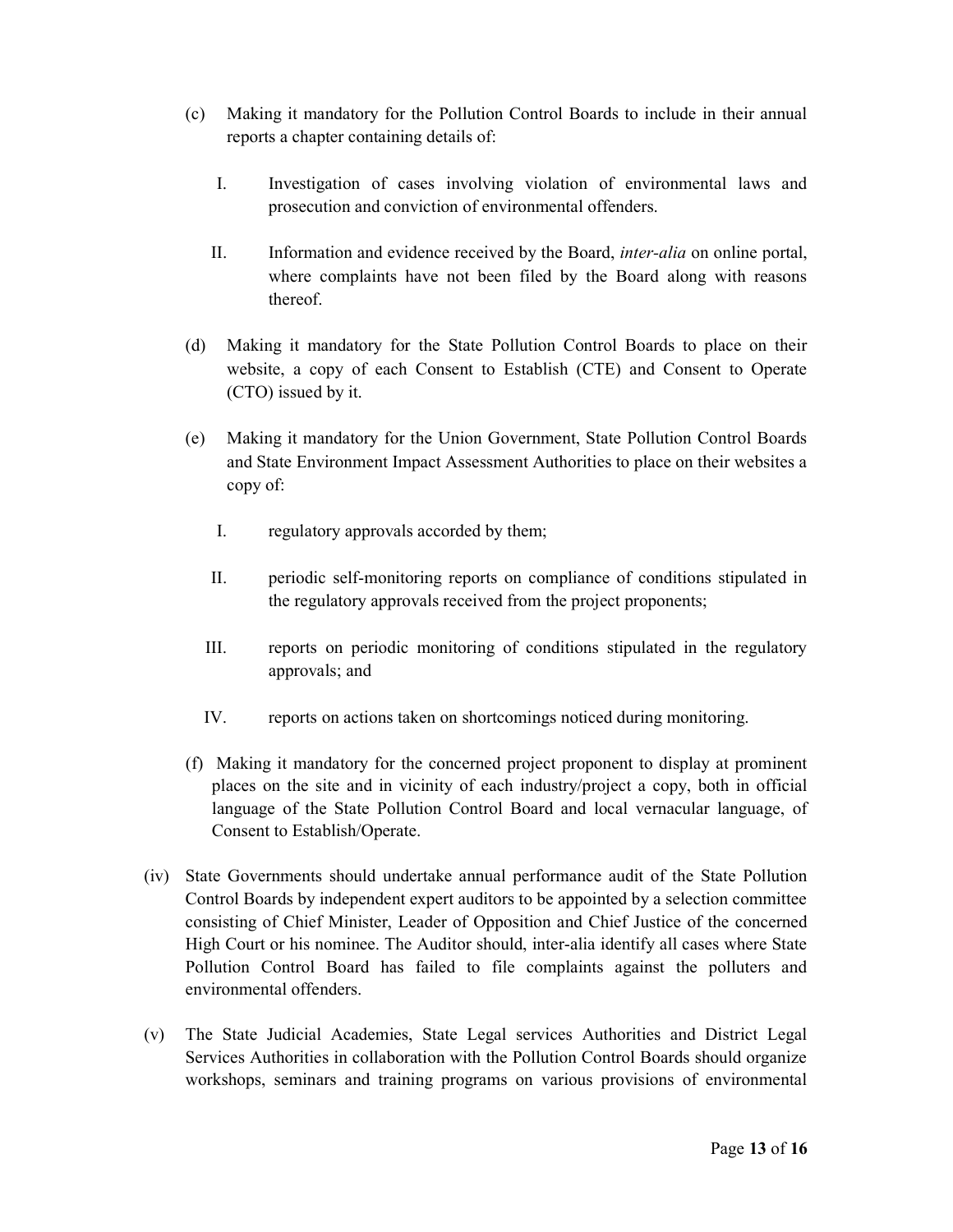laws and harmful impacts of pollution and environmental degradation for all stakeholders.

- (vi) High Courts should establish Special Environmental Courts and ensure speedy trial of the cases involving violation of environmental laws.
- 43.2 The Union and State Governments should:
- (i) Monitor performance of agencies entrusted to issue pollution under control (PUC) certificates and take appropriate punitive measures in case of false, fabricated or fraudulent certificates.
- (ii) To establish a separate new mechanism to undertake random check of vehicular emission, even of those having pollution under control certificates, and take appropriate punitive and corrective measures in the cases where emission does not conform to the prescribed standards.
- (iii) Undertake regular inspection of fuel quality and take appropriate punitive and corrective measures in the cases where fuel quality does not conform to the prescribed standards.

43.3 The Union Government should Government should endeavour to complete, as early as possible, the ongoing project to establish a geographical information system (GIS) based decision support system (DSS) containing updated layers on each parameter considered for grant of Consent to Establish/Operate and Environmental/Forest/Wildlife/Coastal Regulation Zone Clearances to facilitate the concerned regulatory authority to verify the contents of applications, documents, reports and plans submitted for obtaining these consents/clearances and regularly update the portal.

43.4 Union and State Governments to ensure that persons of impeccable integrity having special knowledge and past experience in the matters relating to environment are only appointed as non-official Chairperson and Members of the Expert Appraisal Committee, State Environment Impact Assessment Authority, State Expert Appraisal Committee, National Board for Wildlife, Forest Advisory Committee, Regional Empowered Committees and Pollution Control Boards. It would be appropriate that the Union and State Governments make rules or orders or guidelines to disqualify a person for being appointed as a non-official member of the afore-mentioned Committees/Authorities/Boards if he:

- (i) has been convicted and sentenced for an offence, which in the opinion of the Union or the concerned State Government involves moral turpitude; or
- (ii) is of unsound mind and stands so declared by a competent court; or
- (iii) is an undischarged insolvent; or
- (iv) has been removed or dismissed from service of the Government or organisation or undertaking owned by the Government; or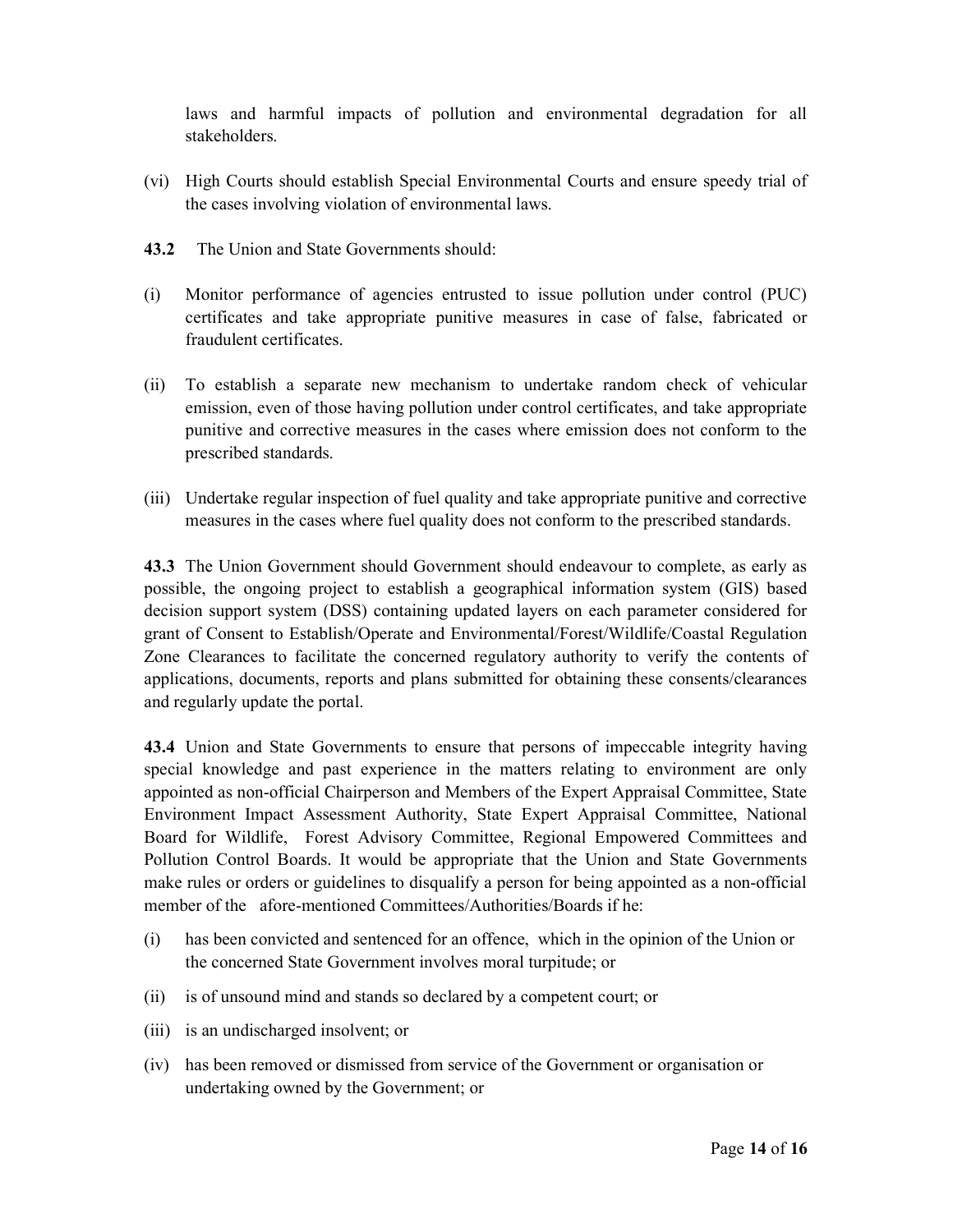(v) has in the opinion of the Union or the concerned State Government such financial or other interest in any of the project to be considered by the concerned Committee or the Authority or the Board.

43.5 The Union Government should formulate objective, unambiguous and transparent guiding principles/parameters and citing norms for acceptance and rejection of proposals seeking prior Consent to Establish/Operate, Environmental/ Forest/ Wildlife/ Coastal Regulation Zone Clearance.

43.6 The Decision Support System for processing of applications seeking prior consent/clearance should have a section on environment management knowledge, containing details of all available best practices on prevention, minimization and mitigation of environmental pollution and degradation.

43.7 The Union and State Governments should create public awareness through print, electronic and social media about best practices on prevention, minimization and mitigation of environmental pollution and degradation.

43.8 The Union and State Governments may launch schemes/programmes to provide financial assistance for adoption and mass propagation of the identified best practices.

43.9 The Union and State Governments may endeavour to establish environmental innovation funds at centre and state levels to sponsor research on prevention, minimization and mitigation of environmental pollution and degradation.

43.10 The Union and State Governments may institute appropriate awards to recognise and felicitate the industries and entrepreneurs for development, promotion and adoption of good practices on prevention, minimization and mitigation of environmental pollution and natural degradation.

43.11 Each Local Body should establish an environmental cell to plan, supervise and monitor various activities to prevent, minimize and mitigate environmental pollution and degradation and for waste management.

43.12 Each local body should earmark a certain minimum percentage of its annual budget for activities relating to prevention, minimization and mitigation of environmental pollution, degradation and waste management.

43.13 The State Finance Commissions may undertake assessment as to requirement of funds by local bodies for prevention, minimization and mitigation of environmental pollution/degradation and waste management and make appropriate recommendations and to encourage studies for the purpose by expert institutions/organizations.

The meeting ended with a vote of thanks by Smt. Anita Sinha, JS, NHRC.